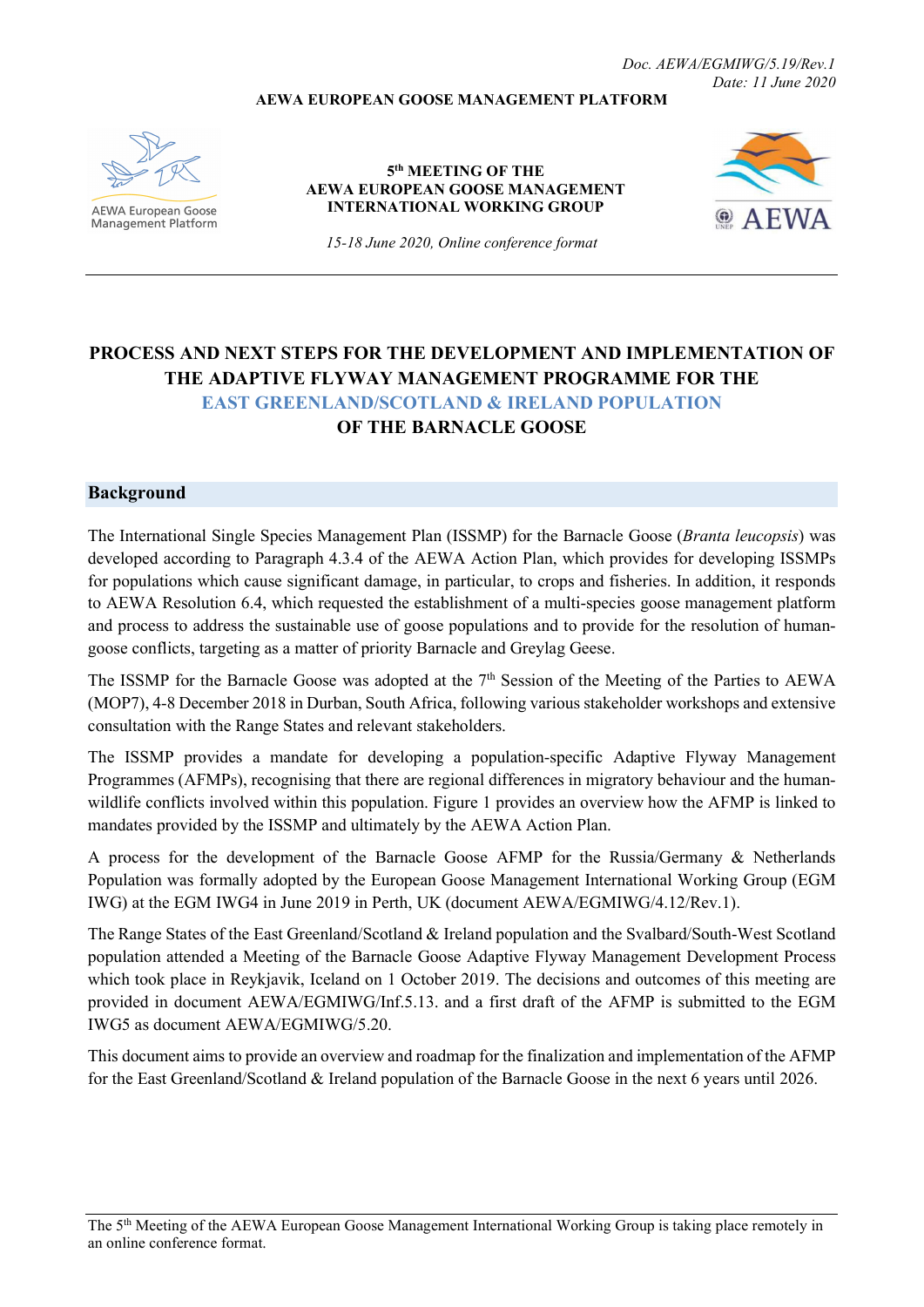Process and Next Steps for the Development and Implementation of the Adaptive Flyway Management Programme for the East Greenland/Scotland & Ireland Population of the Barnacle Goose



Figure 1. Link between Adaptive Flyway Management Programme (AFMP) and mandates by the AEWA International Single Species Management Plan (ISSMP) and the AEWA Action Plan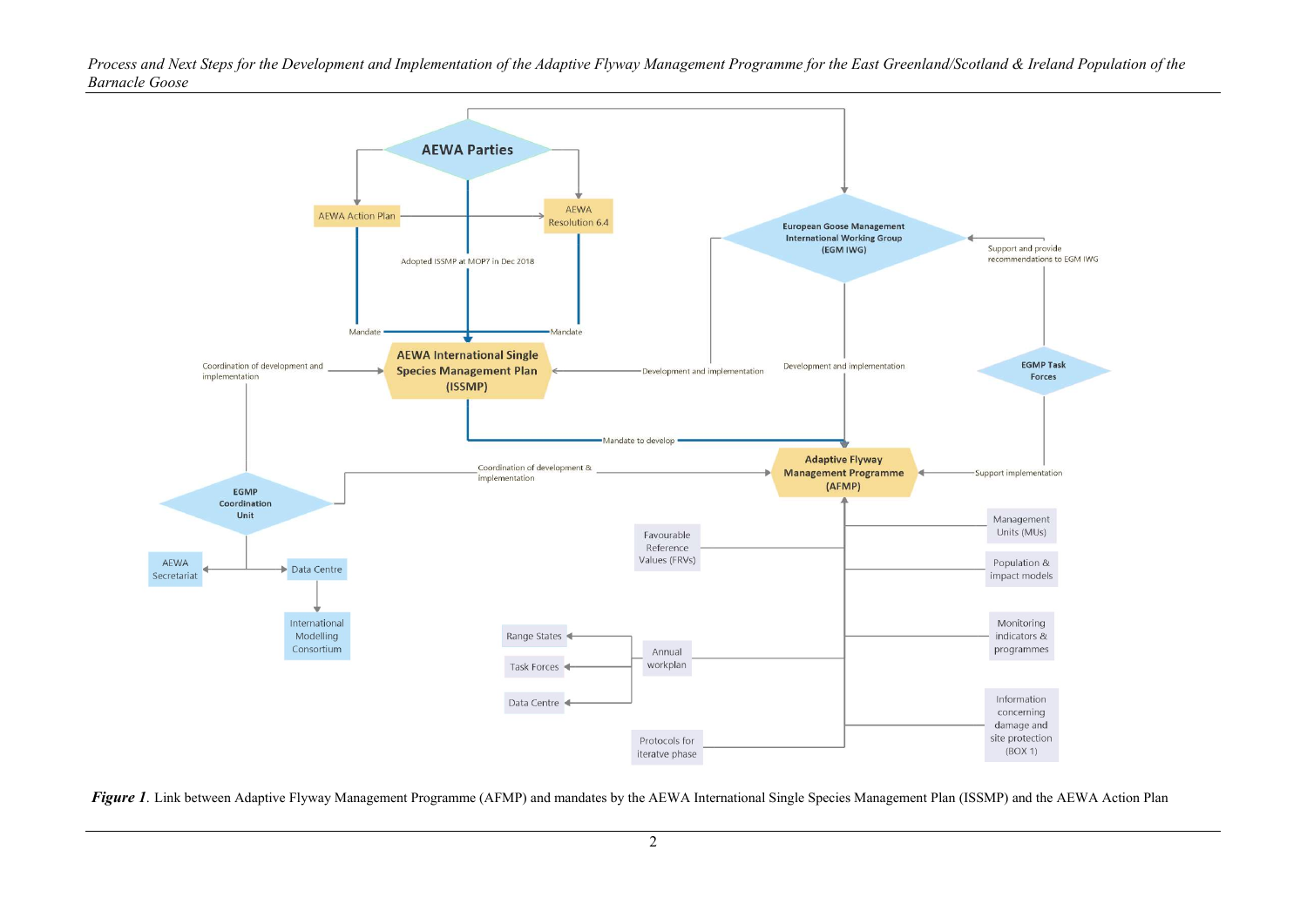# Next Steps and Timeline

The finalization and implementation of the AFMP requires a number of steps that are highly dependent on the timely availability of funding and human resources, to provide for a transparent management process informed by robust science.

Following the approval of the structure of the AFMP at EGM IWG4 in 2019 and the Barnacle Goose Range State meeting in October 2019, the development of the main body and its Annexes was initiated. At EGM IWG5, a first draft AFMP is submitted to the EGM IWG for approval (document AEWA/EGMIWG/5.20), pending the sections that are still under development until EGM IWG6 in June 2021 (see Table 1 below).

The timeline shown in Table 2 provides an overview of the envisaged process starting from the Barnacle Goose Range State meeting that took place in Reykjavik, Iceland on 1 October 2019 up until 2026, in which various elements of the AFMP can realistically be developed and delivered subject to the availability of resources.

The specific steps and the requirements at each state are described in detail in the AFMP itself (document AEWA/EGMIWG/5.20). Moreover, the detailed data needs for the dynamic management of the population are outlined in Chapters 4 and 5, as well as Annex 5 of the AFMP for the East Greenland/Scotland & Ireland population of the Barnacle Goose (document AEWA/EGMIWG/5.20).

Table 1. Overview of the AFMP sections remaining to be developed, including the timeline, lead and resources required (and secured).

| <b>AFMP</b> sections under<br>development                                             | <b>Timeline</b>                            | Lead                                                                                                    | <b>Resources required</b>                                                                                                                  |
|---------------------------------------------------------------------------------------|--------------------------------------------|---------------------------------------------------------------------------------------------------------|--------------------------------------------------------------------------------------------------------------------------------------------|
| Compilation and updating of<br>the AFMP                                               | June $2020 -$ (First)<br>Draft)            | <b>EGMP</b> Consultant                                                                                  | Costs covered by core budget of<br>the EGMP Secretariat                                                                                    |
| Update the non-breeding FRR<br>values in the UK and Ireland<br>using the Range Method | 31 December 2020                           | <b>Range States</b>                                                                                     | n/a                                                                                                                                        |
| Annex 1: Annual workplans                                                             | By 15 June 2020<br>By 30 September<br>2020 | <b>EGMP</b> Data Centre<br><b>Range States</b><br><b>GG Task Force</b><br><b>Agriculture Task Force</b> | n/a                                                                                                                                        |
| Annex 2: Box 1                                                                        | <b>By May 2021</b>                         | <b>EGMP</b> Data Centre                                                                                 | EUR 43,392 provided by<br>Germany (for Barnacle Goose and<br>Greylag Goose)                                                                |
| Annex 3: Population Model                                                             | <b>By May 2021</b>                         | <b>Exeter University</b>                                                                                | EUR 34,000 (provided by the UK)<br>Possible cost-sharing scenario<br>(tbc): Ireland: EUR 10,000;<br>Iceland: EUR 10,000; UK: EUR<br>14,000 |
| Annex 4: Impact Models                                                                | By May 2022 (but<br>pending funding)       | Data Centre                                                                                             | EUR 150,000 (shared between<br>Greylag Goose and Russian and<br><b>East Greenland Barnacle Goose</b><br>over 2 years)                      |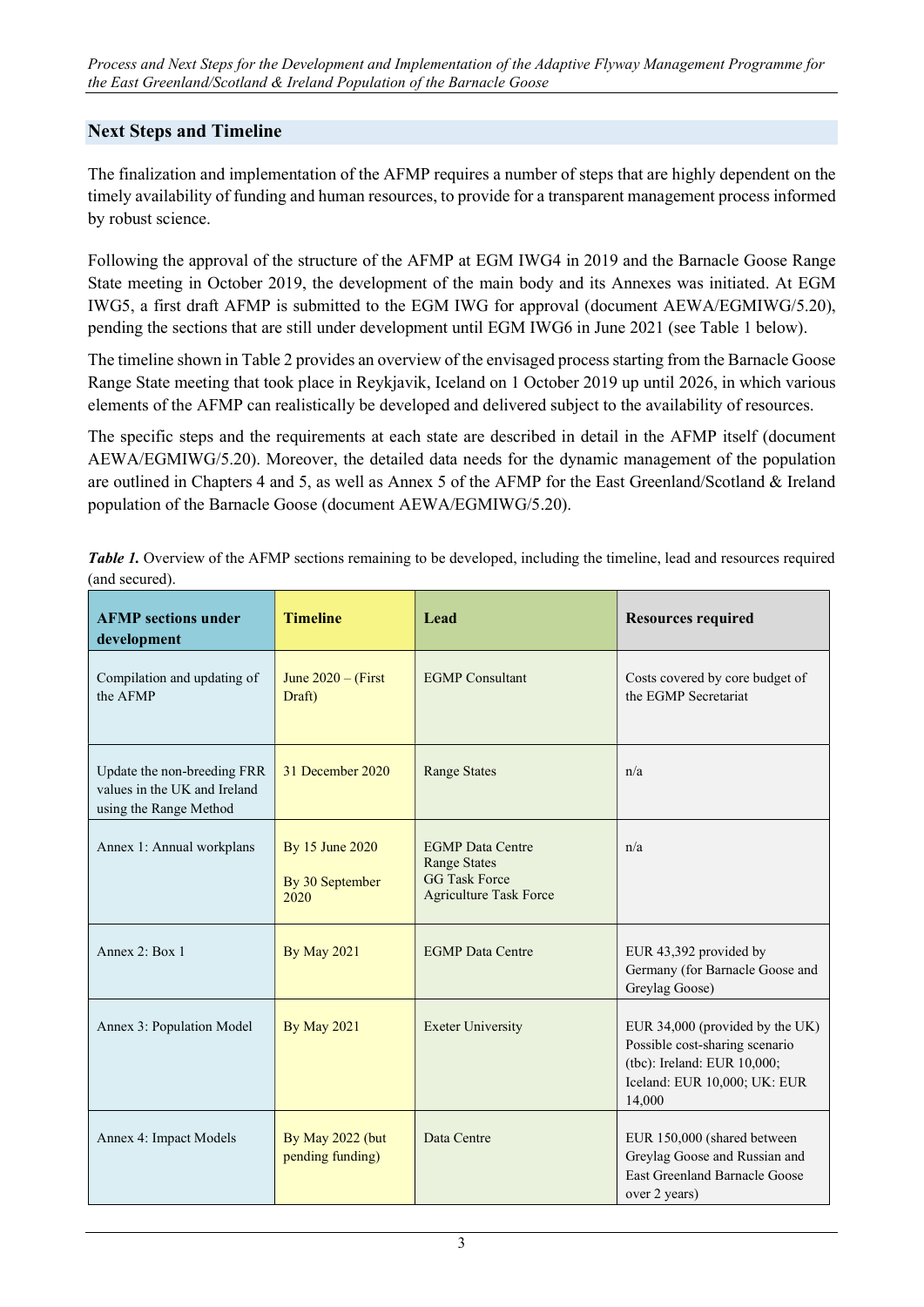Process and Next Steps for the Development and Implementation of the Adaptive Flyway Management Programme for the East Greenland/Scotland & Ireland Population of the Barnacle Goose

| <b>Process</b>                                                      | <b>BG Range State</b><br><b>Meeting</b><br>October 2019 | <b>EGM IWG5</b><br><b>June 2020</b>         | <b>EGM IWG6</b><br><b>June 2021</b>                                 | <b>EGM IWG7</b><br><b>June 2022</b>              | <b>EGM IWG8</b><br><b>June 2023</b>                                    | <b>EGM IWG9</b><br><b>June 2024</b>              | <b>EGM IWG10</b><br><b>June 2025</b>             | <b>EGM IWG11</b><br><b>June 2026</b>                                   |
|---------------------------------------------------------------------|---------------------------------------------------------|---------------------------------------------|---------------------------------------------------------------------|--------------------------------------------------|------------------------------------------------------------------------|--------------------------------------------------|--------------------------------------------------|------------------------------------------------------------------------|
|                                                                     |                                                         |                                             |                                                                     |                                                  |                                                                        |                                                  |                                                  |                                                                        |
| <b>AFMP</b><br>development                                          | AFMP process<br>agreed                                  | 1st Draft AFMP<br>ready for adoption        | Review and adopt<br>complete AFMP,<br>including missing<br>sections |                                                  |                                                                        |                                                  |                                                  | Evaluation and<br>revision of AFMP                                     |
|                                                                     | MUs agreed                                              | FRVs agreed                                 | FRVs finalised                                                      |                                                  | Review MUs                                                             |                                                  |                                                  |                                                                        |
|                                                                     |                                                         |                                             | Population model<br>developed                                       |                                                  |                                                                        |                                                  |                                                  |                                                                        |
|                                                                     |                                                         |                                             | Preliminary<br>impact model<br>developed                            | Impact model<br>developed                        |                                                                        |                                                  |                                                  |                                                                        |
| <b>AFMP</b><br>implementation                                       |                                                         | Annual workplans<br>developed               | Review annual<br>workplans                                          | Review annual<br>workplans                       | Review annual<br>workplans                                             | Review annual<br>workplans                       | Review annual<br>workplans                       | Review annual<br>workplans                                             |
| <b>Indicators</b>                                                   |                                                         | Collection of data<br>for indicators starts | Collection of data<br>for indicators                                | Collection of data<br>for indicators             | Collection of data<br>for indicators                                   | Collection of data<br>for indicators             | Collection of data<br>for indicators             | Collection of data<br>for indicators                                   |
|                                                                     |                                                         |                                             |                                                                     |                                                  |                                                                        |                                                  | Reporting on all<br>indicators                   |                                                                        |
| <b>Management</b> of<br>offtake /<br>coordination of<br>derogations |                                                         |                                             |                                                                     |                                                  | Assessment and<br>prediction of the<br>cumulative impact<br>of offtake |                                                  |                                                  | Assessment and<br>prediction of the<br>cumulative impact<br>of offtake |
|                                                                     |                                                         | March total count                           |                                                                     |                                                  | March total count                                                      |                                                  |                                                  | March total count                                                      |
|                                                                     |                                                         | Nest count in<br>Iceland                    |                                                                     |                                                  | Nest count in<br>Iceland                                               |                                                  |                                                  | Nest count in<br>Iceland                                               |
|                                                                     |                                                         | Annual monitoring<br>activities             | Annual monitoring<br>activities                                     | Annual monitoring<br>activities                  | Annual monitoring<br>activities                                        | Annual monitoring<br>activities                  | Annual monitoring<br>activities                  | Annual monitoring<br>activities                                        |
|                                                                     |                                                         |                                             | Reporting offtake<br>for 2020/2021                                  | Reporting offtake<br>For derogation per<br>month | Reporting offtake<br>For derogation per<br>month                       | Reporting offtake<br>For derogation per<br>month | Reporting offtake<br>For derogation per<br>month | Reporting offtake<br>For derogation per<br>month                       |
|                                                                     |                                                         |                                             | Crippling rate<br>monitoring                                        | Crippling rate<br>monitoring                     | Crippling rate<br>monitoring                                           | Crippling rate<br>monitoring                     | Crippling rate<br>monitoring                     | Crippling rate<br>monitoring                                           |

Table 2. Overview of the next steps and timeline for the finalization and the implementation of the AFMP